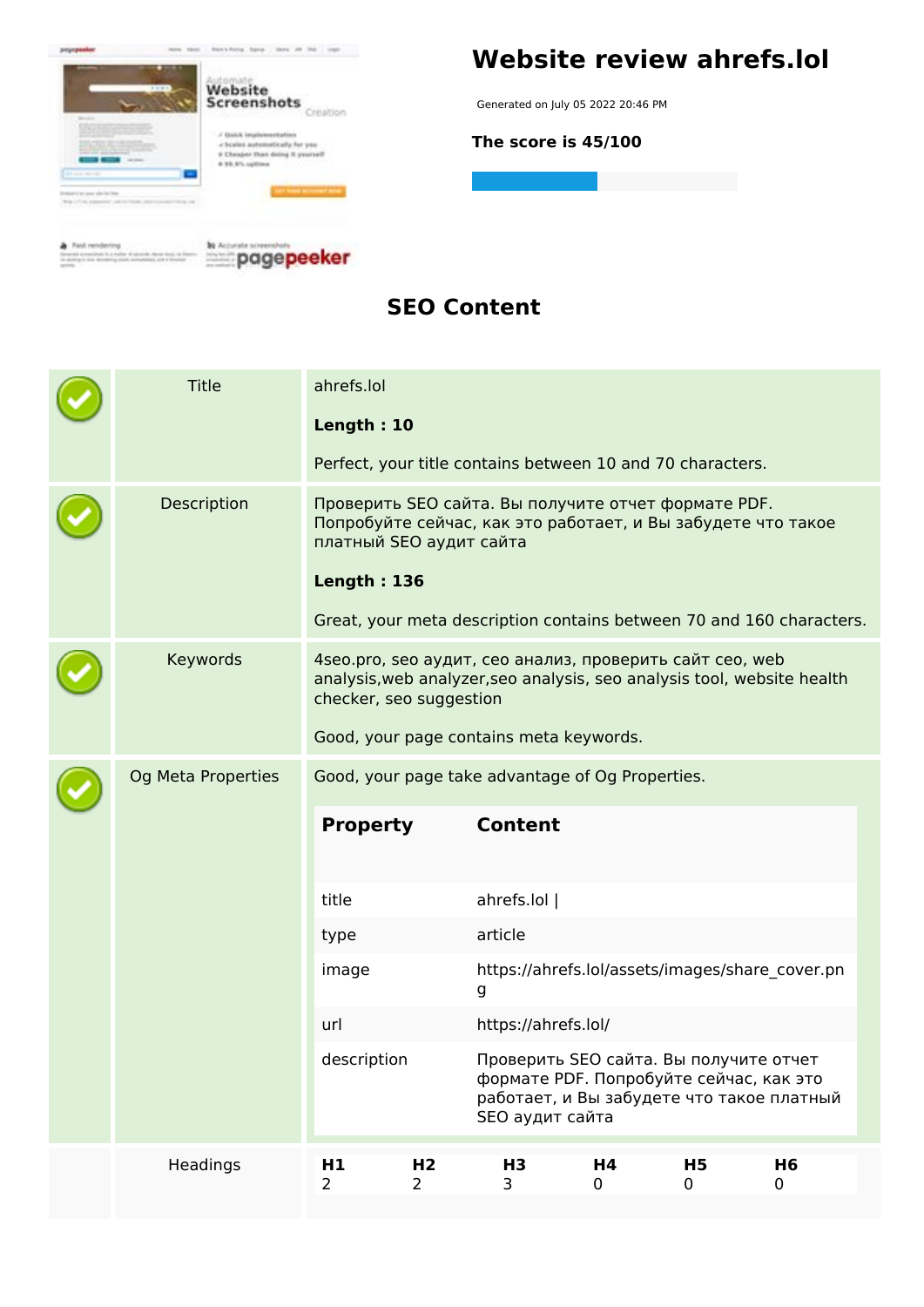#### **SEO Content**

|                        | • [Н1] Последние отчеты<br>• [Н1] Контакты<br>• [H2] ahrefs.lol<br>• [Н2] Завершено<br>• [НЗ] Результаты<br>• [НЗ] Сравнительный анализ двух сайтов<br>• [H3] ahrefs.lol       |
|------------------------|--------------------------------------------------------------------------------------------------------------------------------------------------------------------------------|
| Images                 | We found 4 images on this web page.<br>1 alt attributes are empty or missing. Add alternative text so that<br>search engines can better understand the content of your images. |
| <b>Text/HTML Ratio</b> | Ratio: $3%$<br>This page's ratio of text to HTML code is below 15 percent, this means<br>that your website probably needs more text content.                                   |
| Flash                  | Perfect, no Flash content has been detected on this page.                                                                                                                      |
| <b>Iframe</b>          | Great, there are no Iframes detected on this page.                                                                                                                             |

## **SEO Links**

| <b>URL Rewrite</b>                | Good. Your links looks friendly!                                                                  |
|-----------------------------------|---------------------------------------------------------------------------------------------------|
| Underscores in the<br><b>URLs</b> | We have detected underscores in your URLs. You should rather use<br>hyphens to optimize your SEO. |
| In-page links                     | We found a total of 5 links including 0 link(s) to files                                          |
| <b>Statistics</b>                 | External Links: noFollow 0%<br>External Links: Passing Juice 0%<br>Internal Links 100%            |

## **In-page links**

| <b>Anchor</b>  | <b>Type</b> | Juice         |
|----------------|-------------|---------------|
| <u>Главная</u> | Internal    | Passing Juice |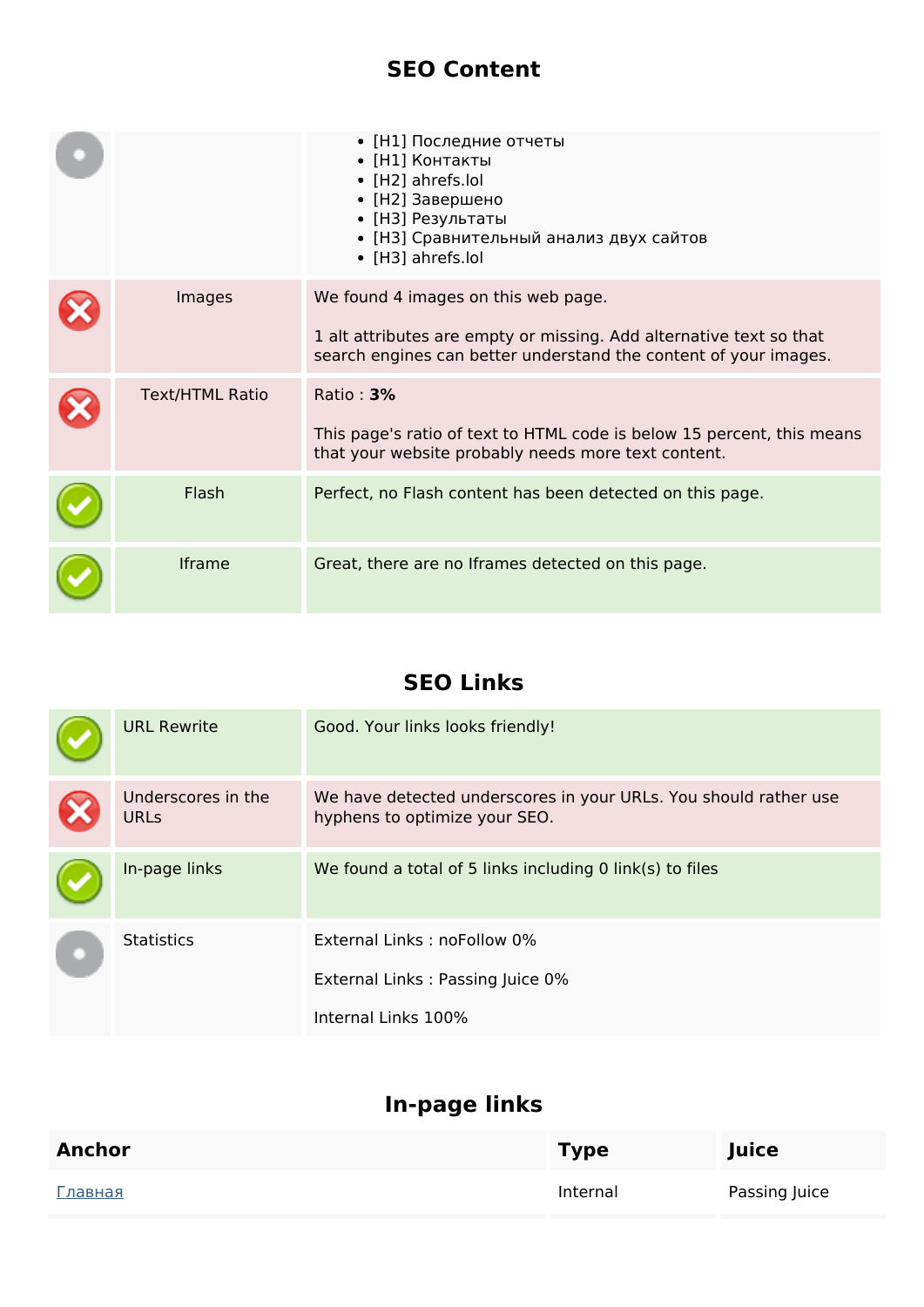## **In-page links**

| Отчеты                                             | Internal | Passing Juice |
|----------------------------------------------------|----------|---------------|
| Контакты                                           | Internal | Passing Juice |
| Войти                                              | Internal | Passing Juice |
| <b>Бесплатный сервис для профессионального SEO</b> | Internal | Passing Juice |

## **SEO Keywords**

|  | Keywords Cloud | english КОНТАКТЫ САЙТ САЙТА               |
|--|----------------|-------------------------------------------|
|  |                | ahrefslol bengali french dutch MOWETE SEO |

## **Keywords Consistency**

| <b>Keyword</b> | <b>Content</b> | <b>Title</b> | <b>Keywords</b> | <b>Descripti</b><br>on | <b>Headings</b> |
|----------------|----------------|--------------|-----------------|------------------------|-----------------|
| сайта          | 3              | ×            | ×               |                        | ×               |
| контакты       | 2              | ×            | ×               | ×                      |                 |
| ahrefslol      | $\mathcal{P}$  | ×            | ×               | ×                      | ×               |
| seo            | $\overline{2}$ | ×            |                 |                        | ×               |
| можете         | 2              | ×            | ×               | ×                      | ×               |

## **Usability**

| Url                | Domain: ahrefs.lol<br>Length: $10$                |
|--------------------|---------------------------------------------------|
| Favicon            | Great, your website has a favicon.                |
| Printability       | We could not find a Print-Friendly CSS.           |
| Language           | Good. Your declared language is en.               |
| <b>Dublin Core</b> | This page does not take advantage of Dublin Core. |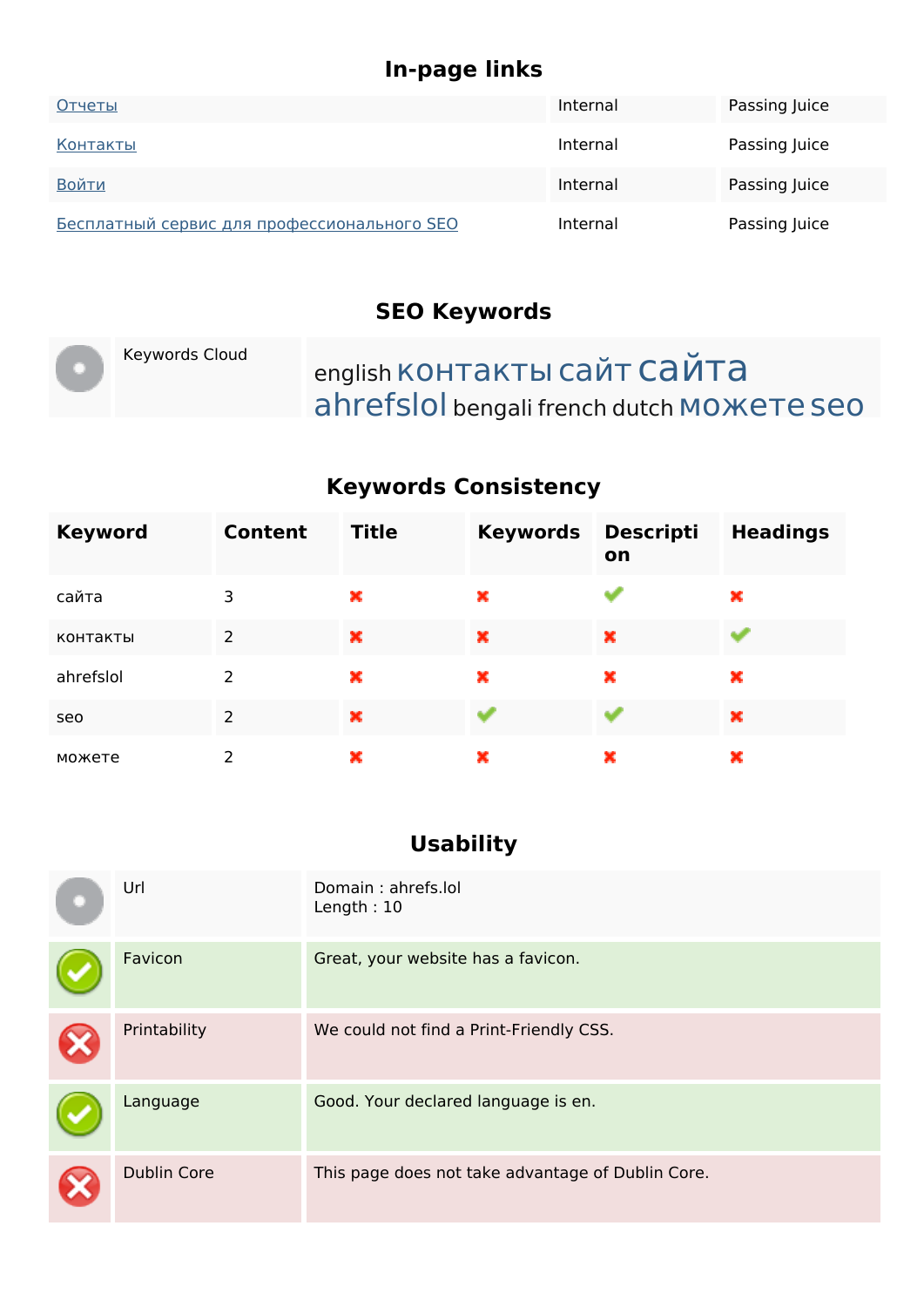# **Usability**

#### **Document**

|   | Doctype                | <b>HTML5</b>                                                                                                                                                  |                                                             |
|---|------------------------|---------------------------------------------------------------------------------------------------------------------------------------------------------------|-------------------------------------------------------------|
|   | Encoding               | Perfect. Your declared charset is UTF-8.                                                                                                                      |                                                             |
|   | <b>W3C Validity</b>    | Errors: 34<br>Warnings: 16                                                                                                                                    |                                                             |
| X | <b>Email Privacy</b>   | Warning! At least one email address has been found in the plain text.                                                                                         |                                                             |
|   | <b>Deprecated HTML</b> | <b>Deprecated tags</b>                                                                                                                                        | <b>Occurrences</b>                                          |
|   |                        | $<$ center $>$                                                                                                                                                | 2                                                           |
|   |                        | Deprecated HTML tags are HTML tags that are no longer used. It is<br>recommended that you remove or replace these HTML tags because<br>they are now obsolete. |                                                             |
|   | <b>Speed Tips</b>      | Excellent, your website doesn't use nested tables.                                                                                                            |                                                             |
|   |                        | Too bad, your website is using inline styles.<br>×                                                                                                            |                                                             |
|   |                        | ×                                                                                                                                                             | Too bad, your website has too many CSS files (more than 4). |
|   |                        |                                                                                                                                                               |                                                             |
|   |                        | ×                                                                                                                                                             | Too bad, your website has too many JS files (more than 6).  |

## **Mobile**

| ш | Mobile Optimization | × | Apple Icon        |
|---|---------------------|---|-------------------|
|   |                     | ✔ | Meta Viewport Tag |
|   |                     | v | Flash content     |

# **Optimization**

| <b>XML Sitemap</b> | Missing |
|--------------------|---------|